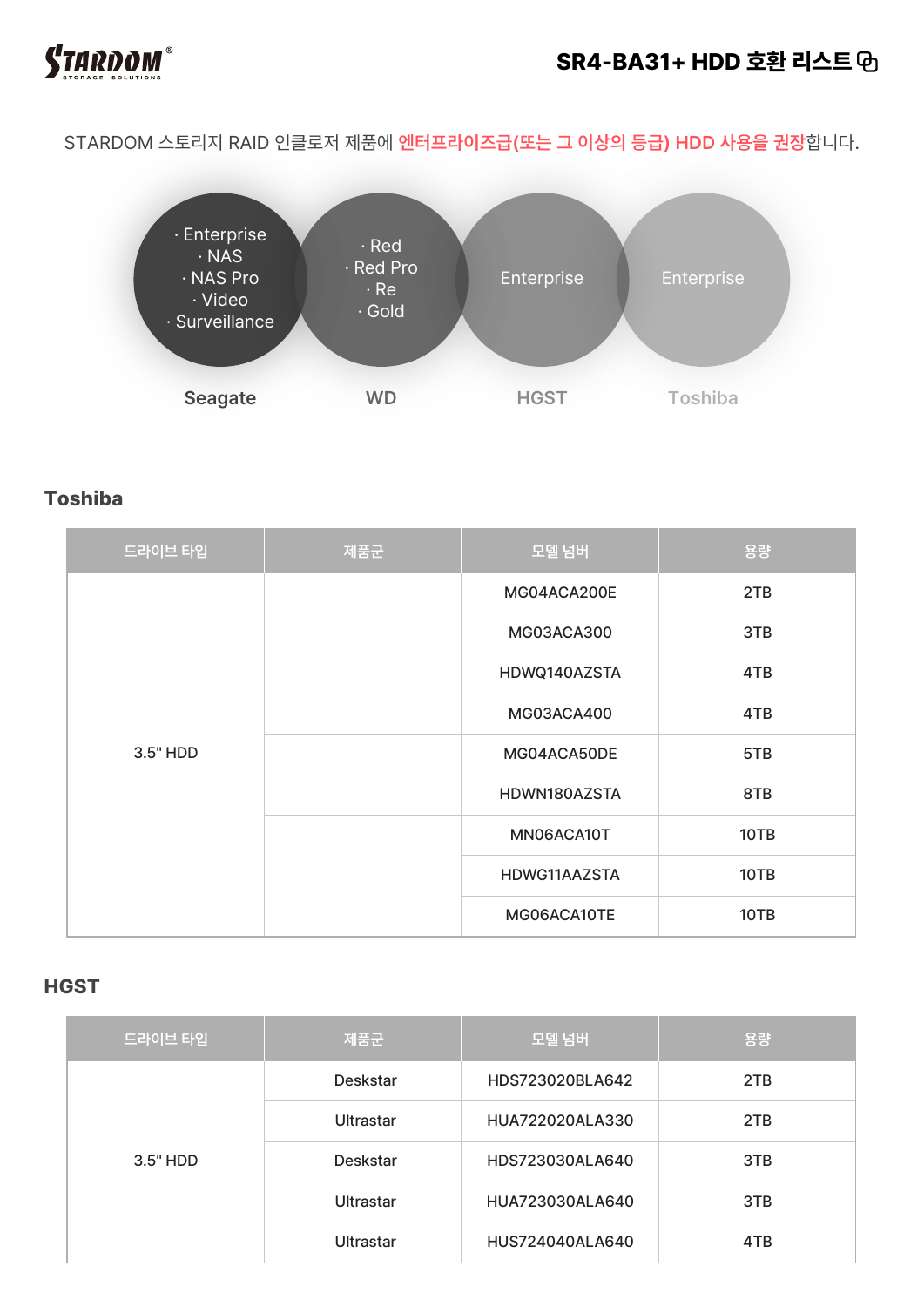



| <b>Ultrastar</b>             | HUS724040ALE640 | 4TB |
|------------------------------|-----------------|-----|
|                              | HUS726T4TALE6L4 | 4TB |
|                              | HUS726T4TALA6L4 | 4TB |
| 3.5" HDD<br><b>Ultrastar</b> | HUS726060ALA640 | 6TB |
|                              | HUS726T6TALE6L4 | 6TB |
| Ultrastar                    | HUH728080ALE600 | 8TB |
|                              | HUS728T8TALE6L4 | 8TB |

#### **WD**

| 드라이브 타입  | 제품군                       | 모델 넘버                                                                                                                                                                                                                | 용량    |
|----------|---------------------------|----------------------------------------------------------------------------------------------------------------------------------------------------------------------------------------------------------------------|-------|
| 2.5" SSD |                           | WDS500G1R0A                                                                                                                                                                                                          | 500GB |
|          |                           | WDS100T1R0A                                                                                                                                                                                                          | 1TB   |
|          |                           | WDS200T1R0A                                                                                                                                                                                                          | 2TB   |
|          |                           | WDS400T1R0A<br>WD1002FBYS<br>WD1503FYYS<br>WD15EARS<br>WD15EVDS<br>WD20EFRX<br>WD30EZRSDTL<br>WD40EFRX<br>WD60EFRX<br>WD6002FRYZ<br>WD8002FRYZ<br>HUS728T8TALE6L4<br>WD100EFAX<br>HUH721010ALE600<br>HUH721010ALE600 | 4TB   |
|          | Red                       |                                                                                                                                                                                                                      | 1TB   |
|          | Red                       |                                                                                                                                                                                                                      | 1.5TB |
|          | Green                     |                                                                                                                                                                                                                      | 1.5TB |
|          | <b>AV-GP VelociRaptor</b> |                                                                                                                                                                                                                      | 1.5TB |
|          | Red                       |                                                                                                                                                                                                                      | 2TB   |
|          | Green                     |                                                                                                                                                                                                                      | 3TB   |
| 3.5" HDD | Red                       |                                                                                                                                                                                                                      | 4TB   |
|          | Red                       |                                                                                                                                                                                                                      | 6TB   |
|          | Gold                      |                                                                                                                                                                                                                      | 6TB   |
|          | Gold                      |                                                                                                                                                                                                                      | 8TB   |
|          |                           |                                                                                                                                                                                                                      | 8TB   |
|          | Red                       |                                                                                                                                                                                                                      | 10TB  |
|          |                           |                                                                                                                                                                                                                      | 10TB  |
|          |                           |                                                                                                                                                                                                                      | 10TB  |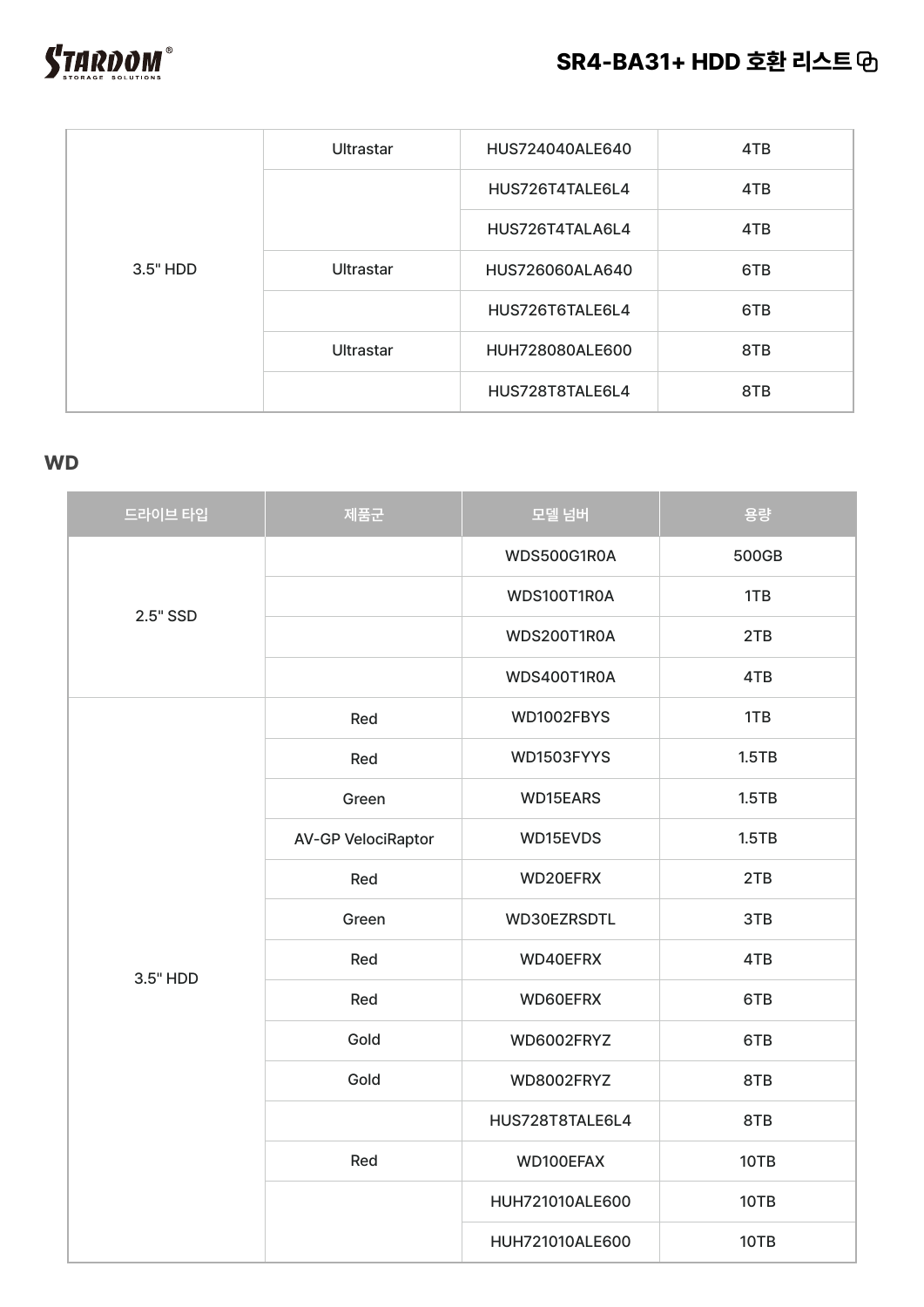

| 3.5" HDD | Ultrastar DC HC520 | HUH721212ALE600        | 12TB |
|----------|--------------------|------------------------|------|
|          | Red                | WD120EFAX              | 12TB |
|          | <b>Red Pro</b>     | WD121KFBX              | 12TB |
|          |                    | HUH721212ALE604        | 12TB |
|          |                    | <b>WUH721414ALE6L4</b> | 14TB |
|          |                    | WD181KFGX              | 18TB |

## **Seagate**

| 드라이브 타입  | 제품군               | 모델 넘버         | 용량     |
|----------|-------------------|---------------|--------|
| 2.5" SSD | IronWolf Pro 125  | ZA3840NX10001 | 3.84TB |
|          | IronWolf 125      | ZA4000NM10002 | 4TB    |
|          | <b>Barracuda</b>  | ST32000542AS  | 2TB    |
|          |                   | ST32000641AS  | 2TB    |
|          |                   | ST2000DL003   | 2TB    |
|          | Constellation     | ST32000644NS  | 2TB    |
|          |                   | ST2000NM0011  | 2TB    |
|          | Constellation     | ST3000NM0011  | 3TB    |
|          |                   | ST3000NC002   | 3TB    |
|          | Ironwolf          | ST6000VN001   | 6TB    |
|          |                   | ST6000VN0041  | 6TB    |
| 3.5" HDD | IronWolf(NAS)     | ST8000VN004   | 8TB    |
|          | IronWolf Pro(NAS) | ST8000NE001   | 8TB    |
|          |                   | ST8000NM000A  | 8TB    |
|          | Ironwolf          | ST10000VN000  | 10TB   |
|          | IronWolf Pro      | ST10000NE000  | 10TB   |
|          |                   | ST10000VN0004 | 10TB   |
|          | IronWolf(NAS)     | ST10000VN0008 | 10TB   |
|          | IronWolf Pro(NAS) | ST10000NE0008 | 10TB   |
|          |                   | ST10000NE0004 | 10TB   |